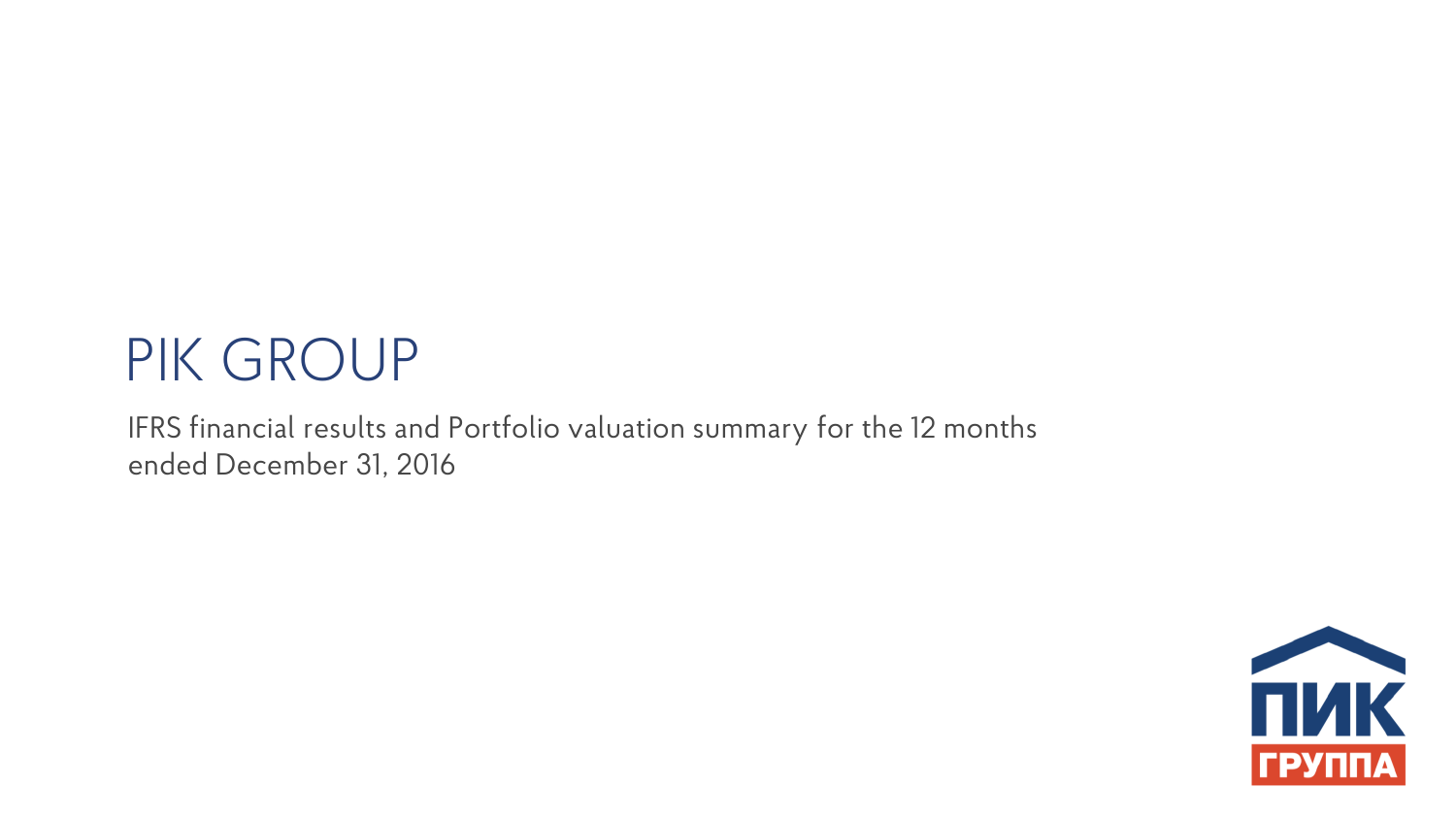PIK Group Operational and Financial results Portfolio valuation results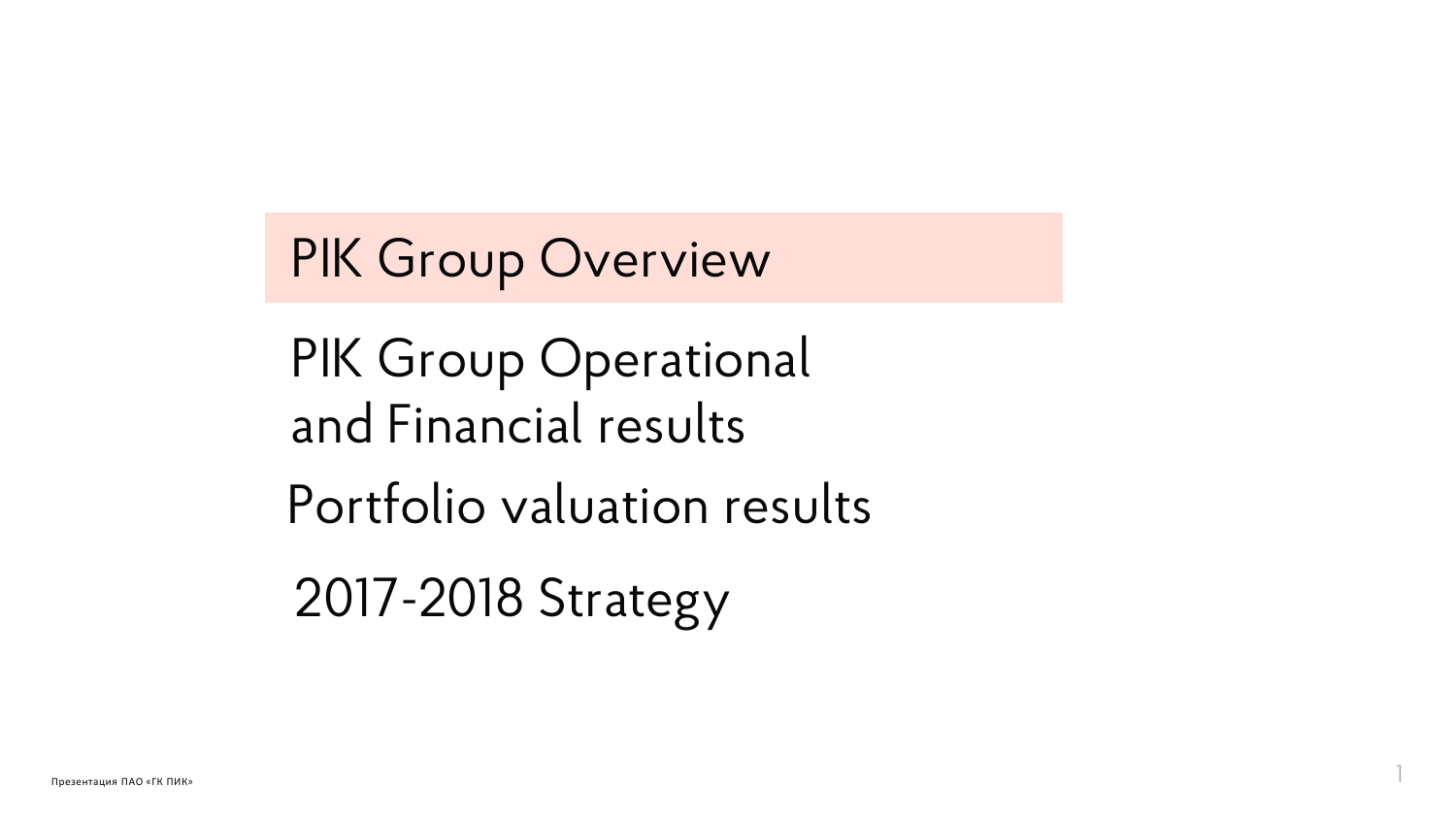### PIK – Russia's Leading Residential Real Estate Developer



Leading residential real estate developer by construction volumes<sup>1</sup>

<sup>1</sup> Source: National Association of Property Developers data as of 2 April 2017



| $\sim$ por ation in Finite in Figure      |       |       |         |       |         |  |  |
|-------------------------------------------|-------|-------|---------|-------|---------|--|--|
|                                           | 2012  | 2013  | 2014    | 2015  | 2016    |  |  |
| New NSA offered to<br>customers (th. sqm) | 697   | 606   | 645     | 908   | 1158    |  |  |
| Buildings put on sale                     | 49    | 52    | 43      | 50    | 63      |  |  |
| New contract sales (th. sqm)              | 658   | 677   | 620     | 625   | 950     |  |  |
| NSA unsold<br>as of end of year (th. sqm) | 6537  | 6922  | 5 1 6 1 | 5476  | 12 5 12 |  |  |
| Share of mortgage sales                   | 28,5% | 39,0% | 36,2%   | 39,1% | 50,0%   |  |  |

Operational highlights

| <b>Financial highlights</b> |      |      |      |        |      |  |  |
|-----------------------------|------|------|------|--------|------|--|--|
|                             | 2012 | 2013 | 2014 | 2015   | 2016 |  |  |
| Revenue (Rub bln.)          | 66,1 | 62,5 | 61,3 | 51,1   | 60,1 |  |  |
| Cash Collections (Rub bln.) | 67   | 75   | 62   | 69     | 101  |  |  |
| EBITDA (Rub bln.)           | 10,6 | 14,0 | 12,5 | 13,7   | 11,4 |  |  |
| EBITDA Margin (%)           | 16,1 | 22,4 | 20,4 | 28,6   | 19,0 |  |  |
| Gross Debt (Rub bln.)       | 43   | 29   | 25   | 13     | 65,5 |  |  |
| Net debt (Rub bln.)         | 38,1 | 18,0 | 10,2 | (3, 9) | 40,7 |  |  |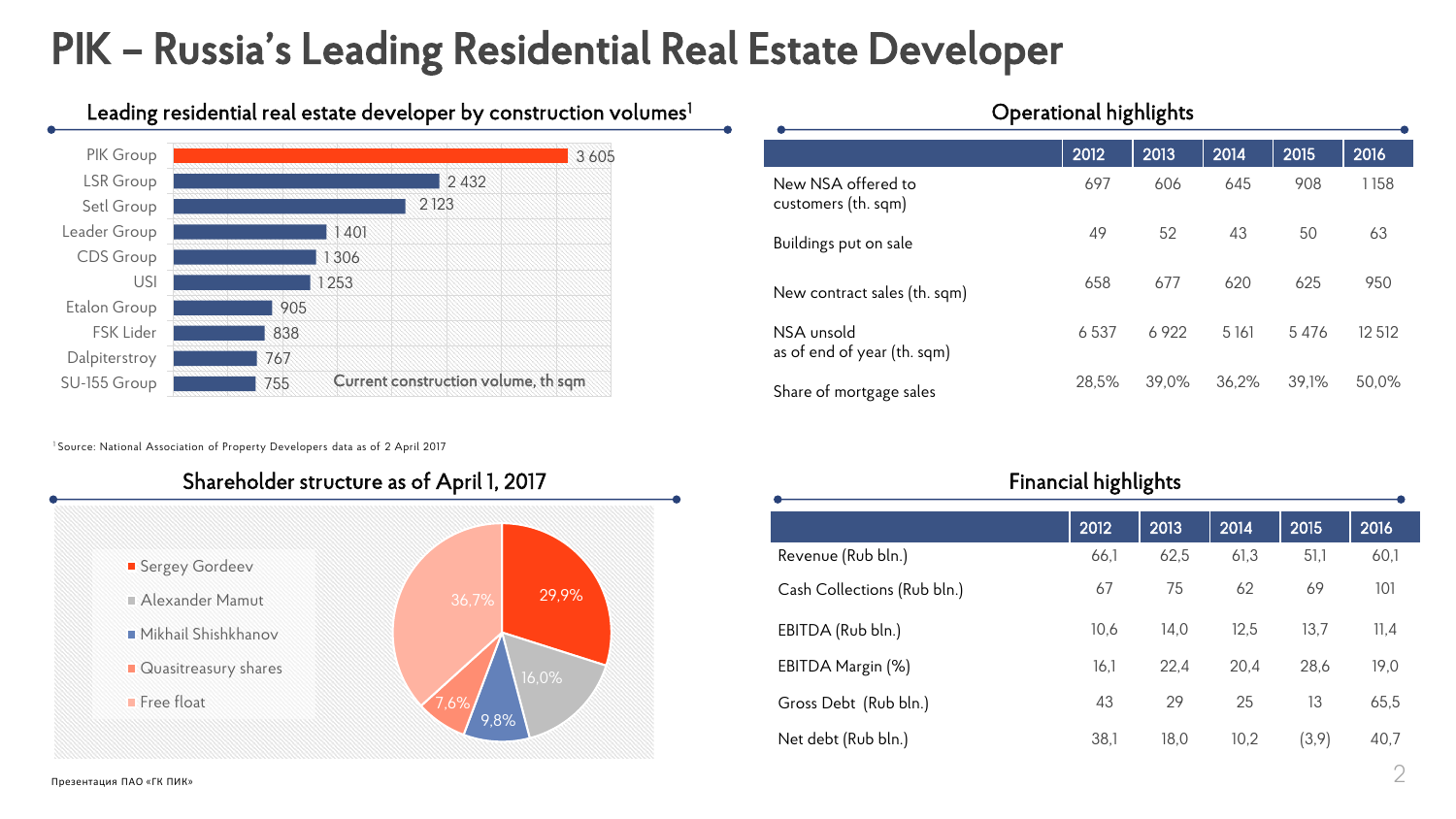#### Results of acquisition of Morton



• All business processes conducted via PIK IT-platform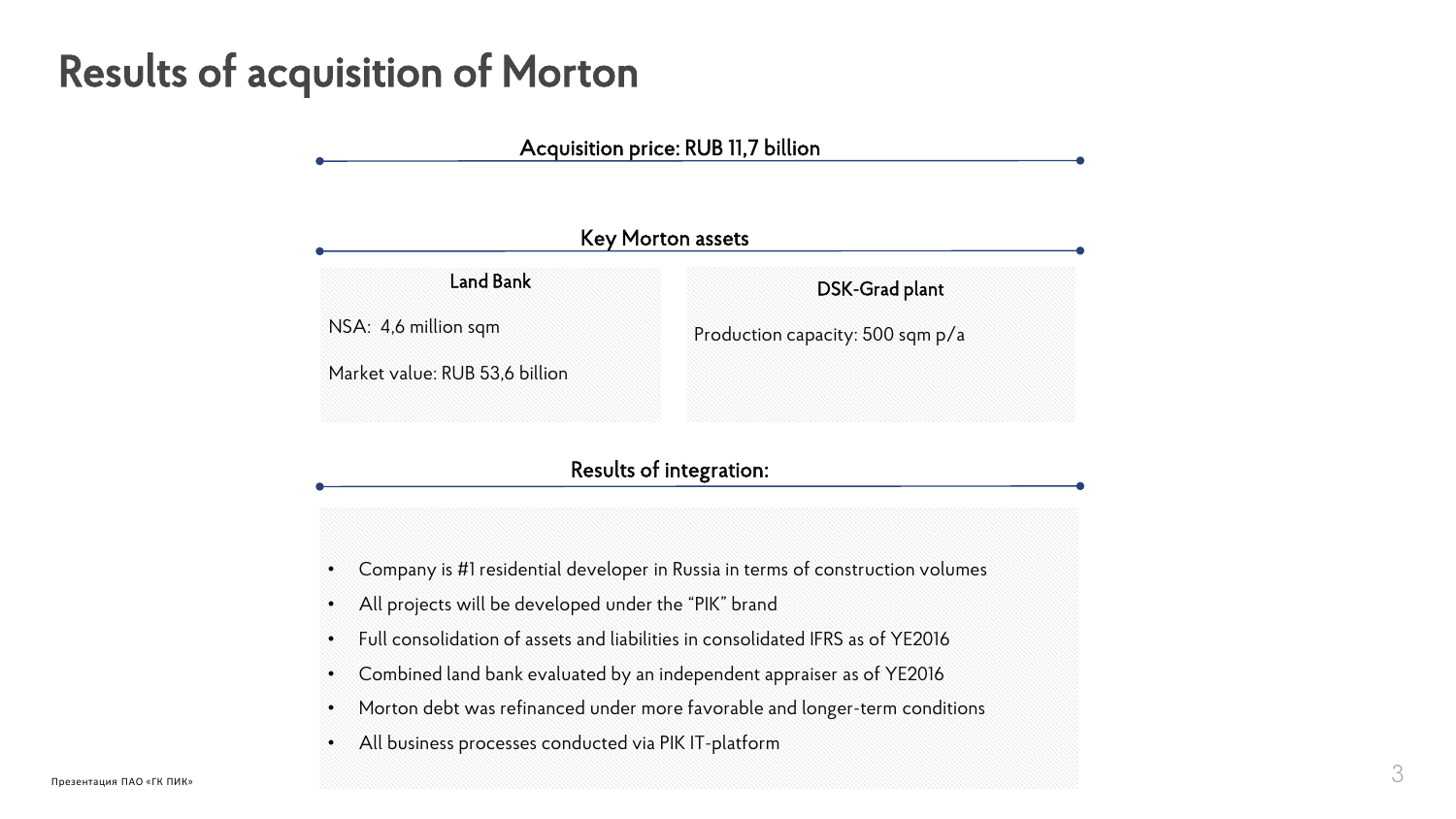PIK Group Operational and Financial results

Portfolio valuation results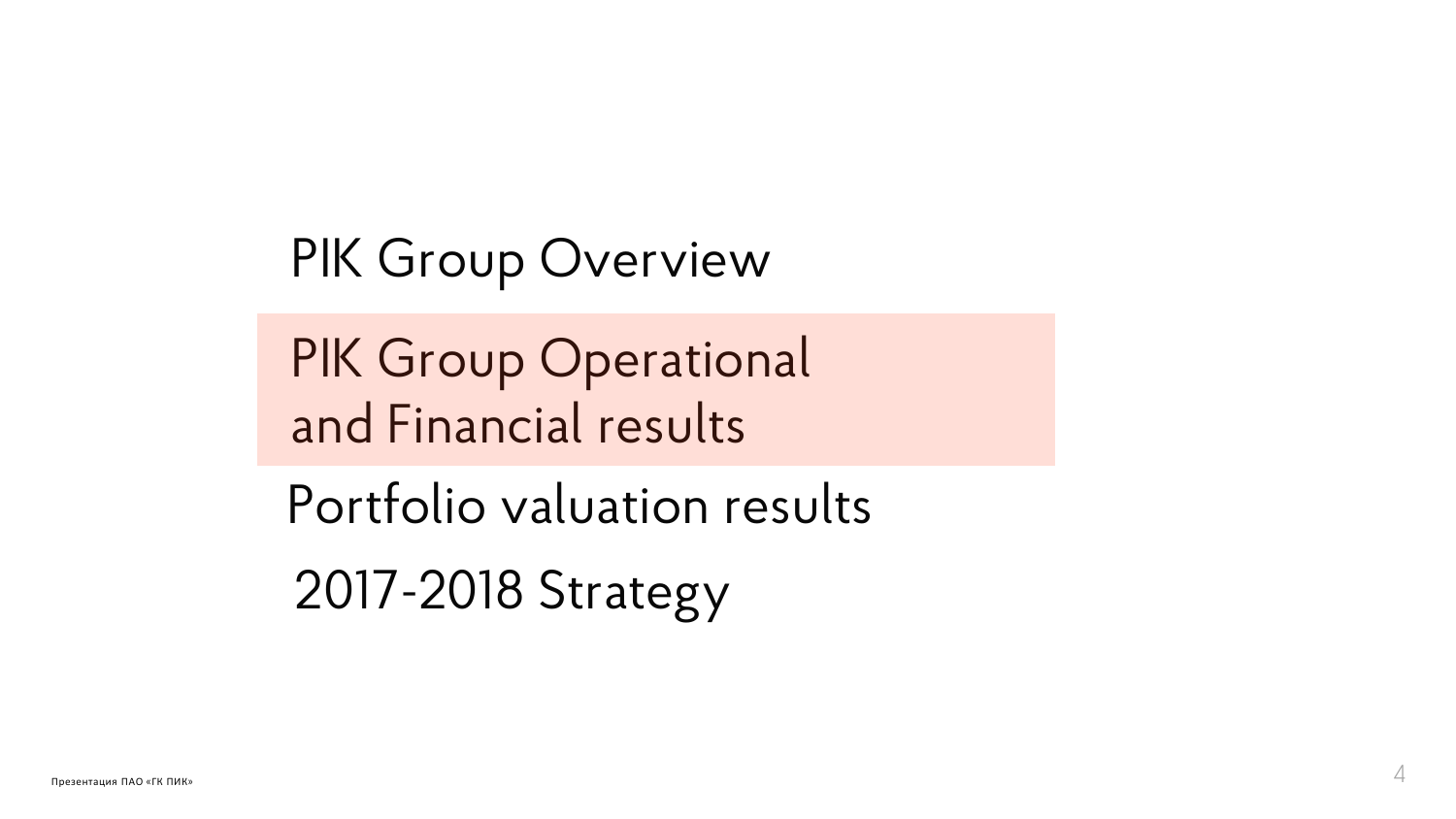#### Sales and Cash Flow



Source: IFRS, management accounts,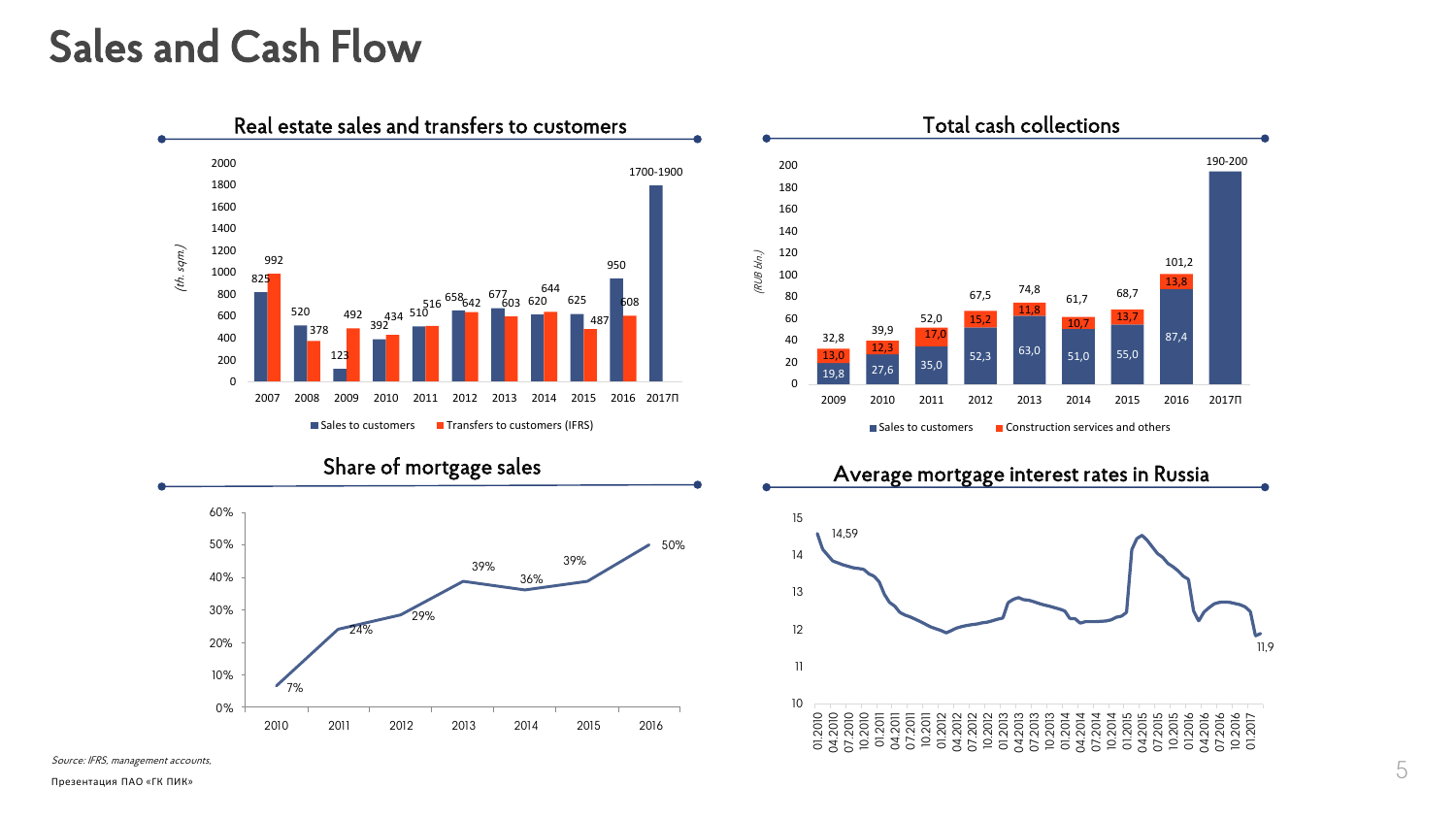### Key Financial Results

| In RUB billion unless otherwise stated | 2013   | 2014  | 2015   | 2016  |
|----------------------------------------|--------|-------|--------|-------|
| Revenue                                | 62,5   | 61,3  | 51,1   | 60,1  |
| Transfers to customers, th. sqm        | 603    | 644   | 487    | 608   |
| Revenue from sale of real estate       | 53,3   | 54,3  | 42,9   | 54,0  |
| Implied average price, th. RUB/sqm     | 88,4   | 84,3  | 88,2   | 88,8  |
| Gross profit                           | 17,7   | 16,0  | 17,6   | 18,6  |
| Gross profit margin, %                 | 28,5%  | 27,2% | 34,5%  | 32,0% |
| adj. EBITDA                            | 14     | 12,5  | 13,7   | 11,4  |
| adj. EBITDA margin, %                  | 22,4%  | 20,4% | 26,8%  | 19,0% |
| Net income                             | 7,4    | 3,8   | 11,4   | 20,5  |
| Net debt                               | $18\,$ | 10,2  | (3, 9) | 40,7  |
| Equity                                 | 20,6   | 21,3  | 32,7   | 55,3  |
| Operational cash flow                  | 12,5   | 12,1  | 14,4   | 28,3  |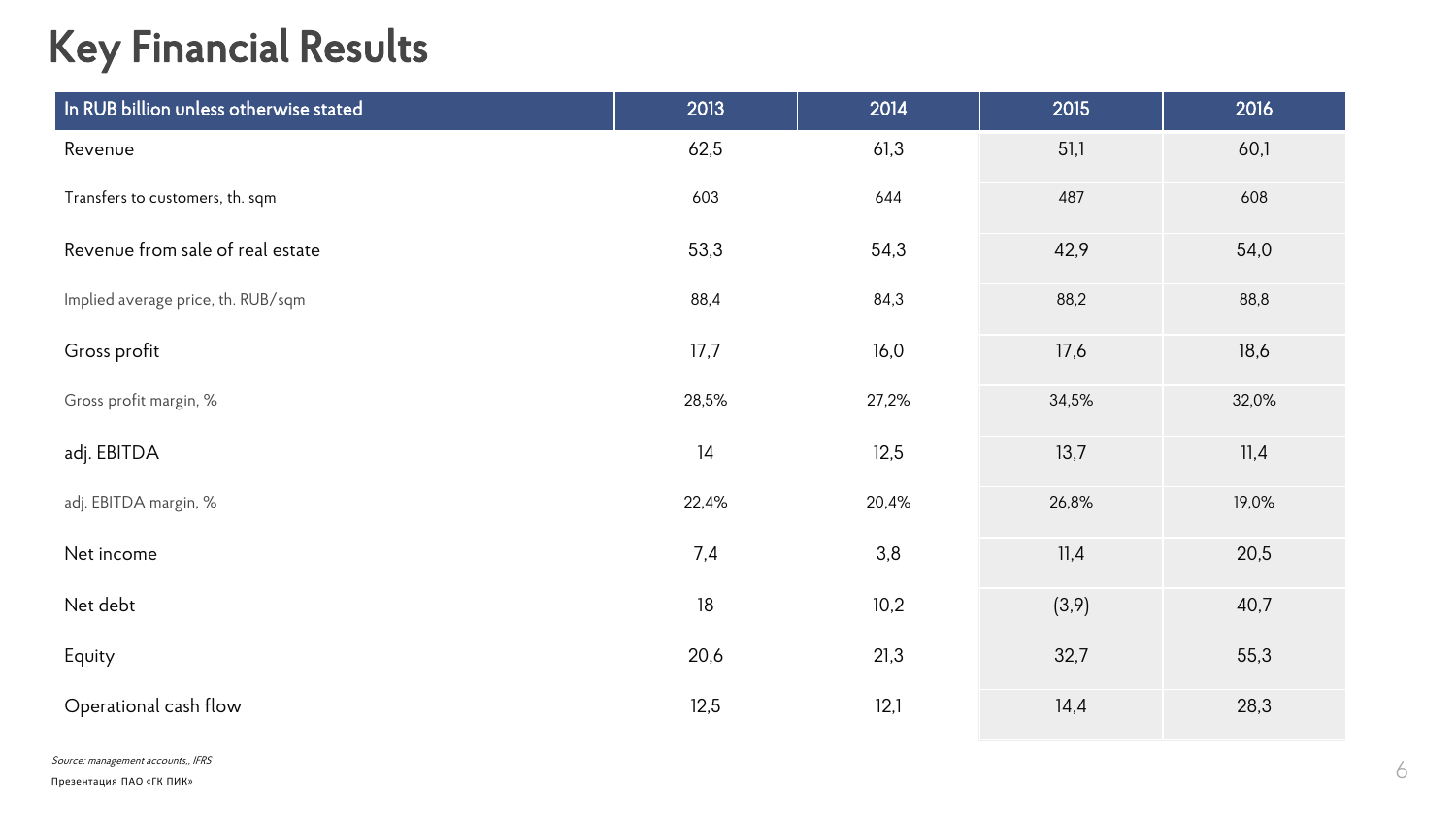#### Key financial results 2015/2016

| In RUB hillion                                                 | 2015 | 2016 | change, % |
|----------------------------------------------------------------|------|------|-----------|
| Revenue from sale of real estate                               | 42.9 | 54.0 | 25,8%     |
| Revenue from construction services                             | 4.0  | 1.5  | -62,4%    |
| Revenue from sale of construction materials<br>and other sales | 4.2  | 4,6  | 9,0%      |
|                                                                | 51,1 | 60.1 | 17,5%     |

#### Sales revenue by segment **Implied revenue per sq. meter of transferred** properties

|                                                                        | 2015 | 2016 | Change, % |
|------------------------------------------------------------------------|------|------|-----------|
| Revenue from sale of real estate, RUB bn                               | 42.9 | 54.0 | 25.8%     |
| Transfers to customers, 000' sqm                                       | 487  | 608  | 24.8%     |
| Implied revenue per sq. meter of<br>transferred property, 000' RUB/sqm | 88.2 | 88,8 | 0.7%      |

#### Adjusted EBITDA

|                                                             | 2015<br><b>RUB</b> mln | 2016<br><b>RUB</b> mln |
|-------------------------------------------------------------|------------------------|------------------------|
| Net profit for the year                                     | 11449                  | 20 4 65                |
| Depreciation and amortization                               | 1124                   | 930                    |
| Interest expense                                            | 3 7 4 1                | 3 1 8 5                |
| Interest income                                             | (1338)                 | (2356)                 |
| Income tax expense                                          | 1833                   | 2689                   |
| <b>EBITDA</b>                                               | 16809                  | 24 913                 |
| Adjustments                                                 | 3 1 0 0                | 13 4 68                |
| <b>Adjusted EBITDA</b>                                      | 13709                  | 11 4 4 5               |
| Adjusted EBITDA margin, %                                   | 26,8%                  | 19,0%                  |
| Land acquisition portion included in cost of sales          | 1389                   | 1484                   |
| Adjusted EBITDA before land acquisition portion included in |                        |                        |
| cost of sales                                               | 15098                  | 12929                  |
| Adjusted EBITDA before land acquisition portion included in |                        |                        |
| cost of sales margin, %                                     | 29.5%                  | 21.5%                  |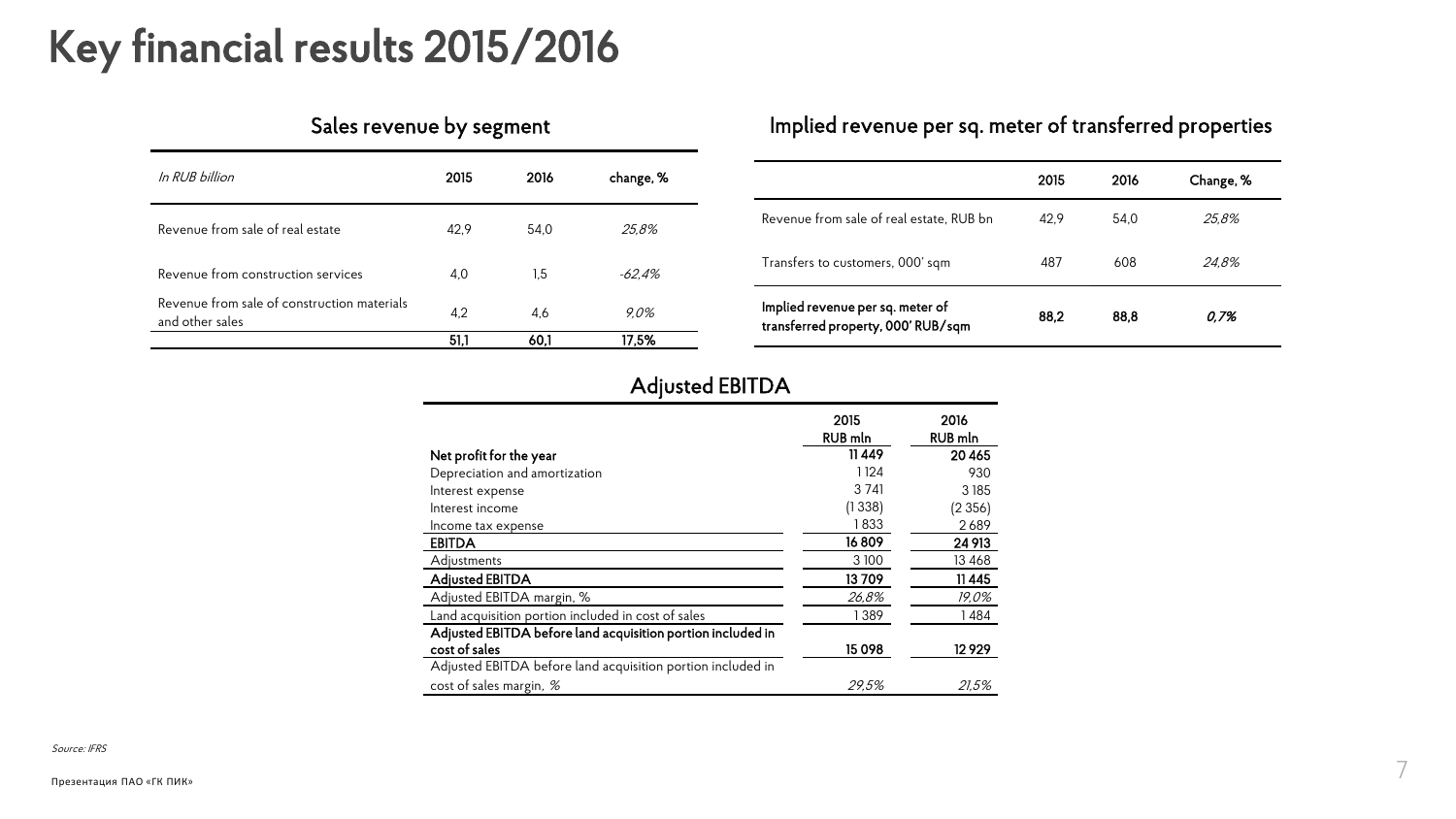PIK Group Operational and Financial results

Portfolio valuation results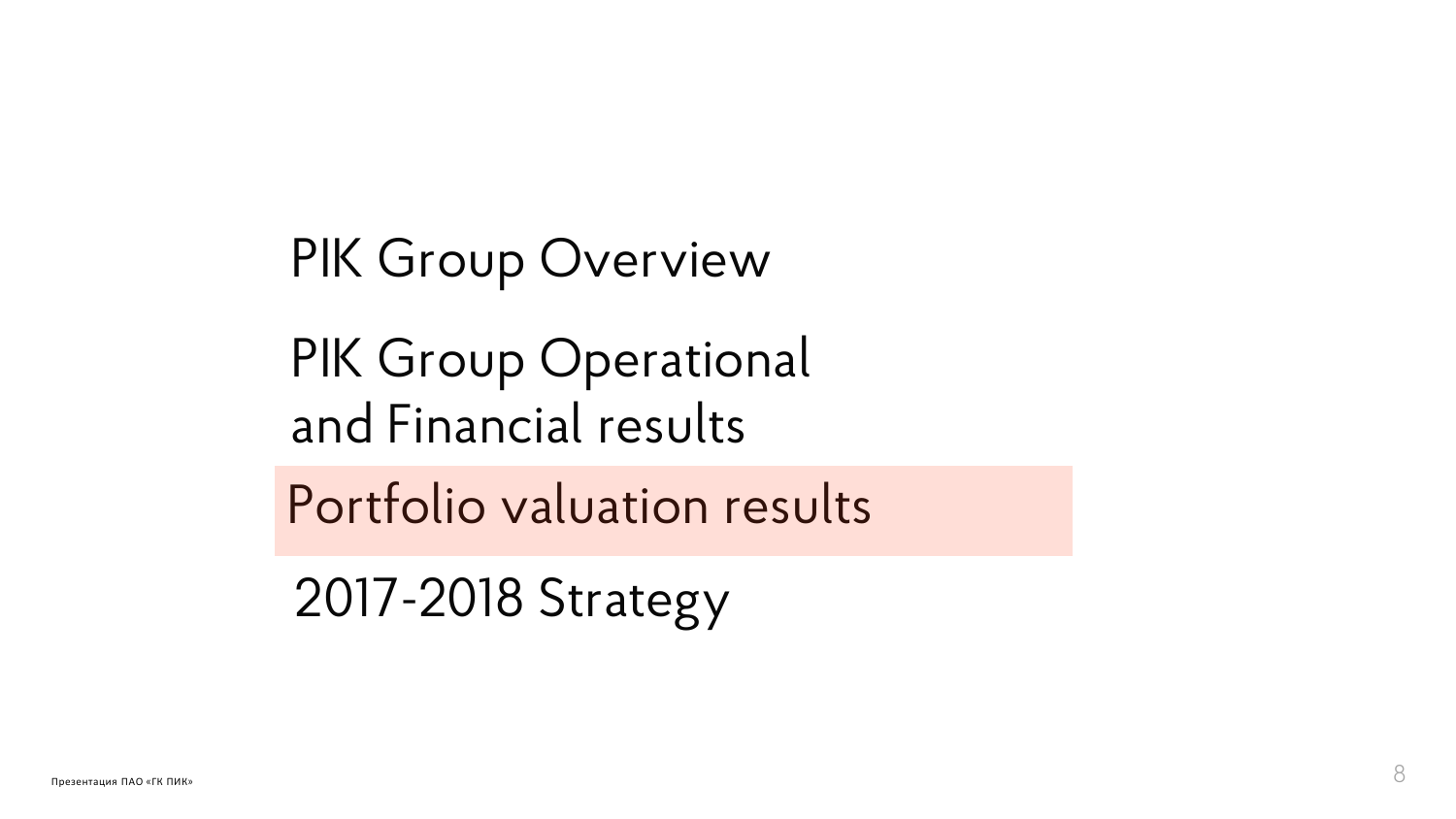#### Land bank dynamics



Source: CW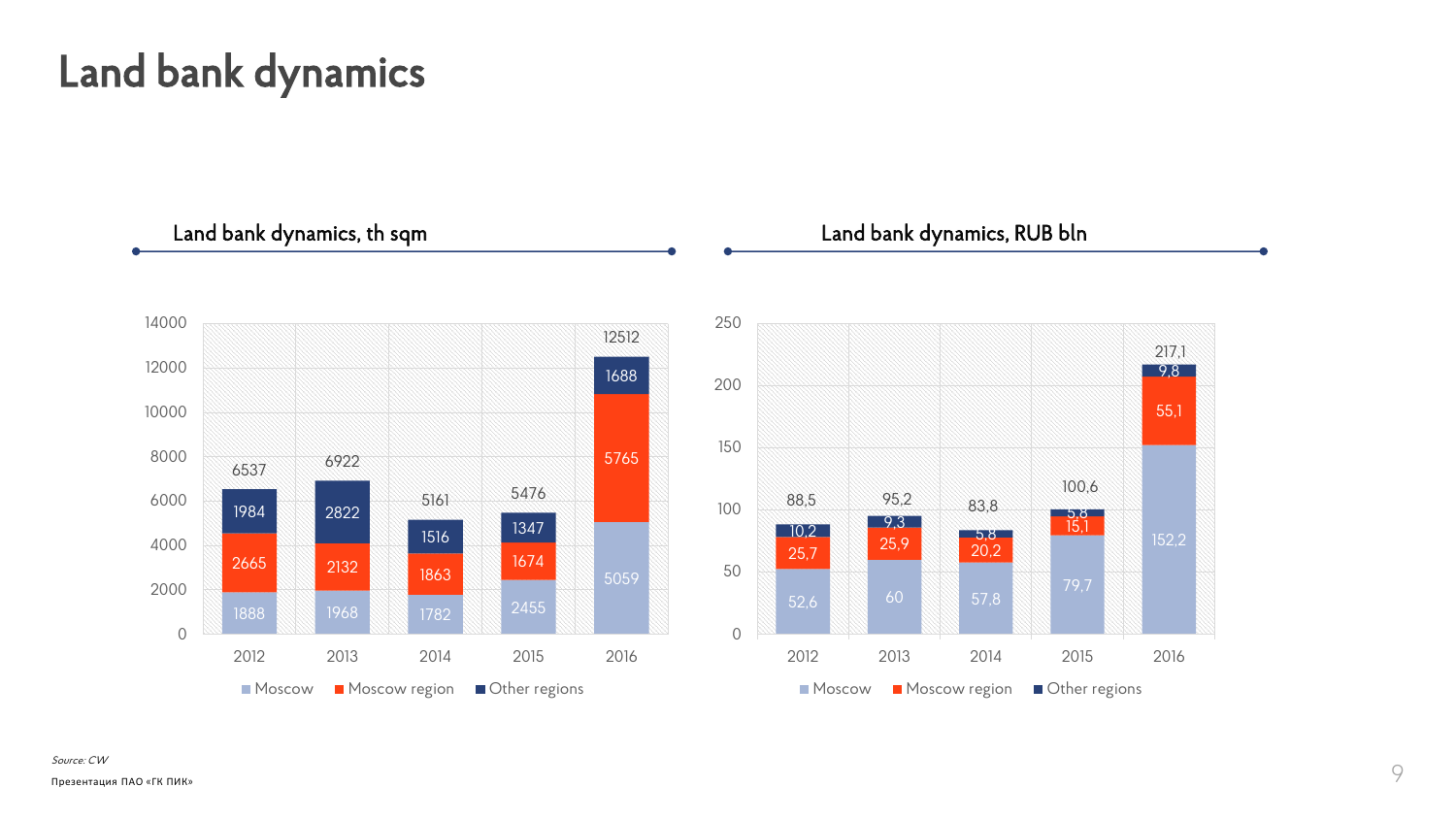## Project portfolio roll-forward in 2016

| Total as of December 31, 2015<br>5 4 7 6<br>100,6<br>Projects acquired in 2016<br>7562<br>118,4<br>Projects reinstated in the valuation<br>0,2<br>111<br>Sqm sold<br>(950)<br>(21, 9)<br>313<br>Change in the projects layout<br>19,8<br>Total as of December 31, 2016<br>12 5 12<br>217,1<br>Land bank structure by region, %<br>Moscow region<br>$\mathcal{L}_{\mathcal{A}}$<br>Moscow<br>$\mathcal{L}_{\mathcal{A}}$<br>$\overline{5}$<br>13<br>40<br>25 | NSA, Unsold area, th sqm | Market value, RUB bln. |
|-------------------------------------------------------------------------------------------------------------------------------------------------------------------------------------------------------------------------------------------------------------------------------------------------------------------------------------------------------------------------------------------------------------------------------------------------------------|--------------------------|------------------------|
|                                                                                                                                                                                                                                                                                                                                                                                                                                                             |                          |                        |
|                                                                                                                                                                                                                                                                                                                                                                                                                                                             |                          |                        |
|                                                                                                                                                                                                                                                                                                                                                                                                                                                             |                          |                        |
|                                                                                                                                                                                                                                                                                                                                                                                                                                                             |                          |                        |
|                                                                                                                                                                                                                                                                                                                                                                                                                                                             |                          |                        |
|                                                                                                                                                                                                                                                                                                                                                                                                                                                             |                          |                        |
|                                                                                                                                                                                                                                                                                                                                                                                                                                                             |                          |                        |
|                                                                                                                                                                                                                                                                                                                                                                                                                                                             |                          | Other regions          |
| Source: CW, management accounts                                                                                                                                                                                                                                                                                                                                                                                                                             | 46                       | 70                     |

Презентация ПАО «ГК ПИК»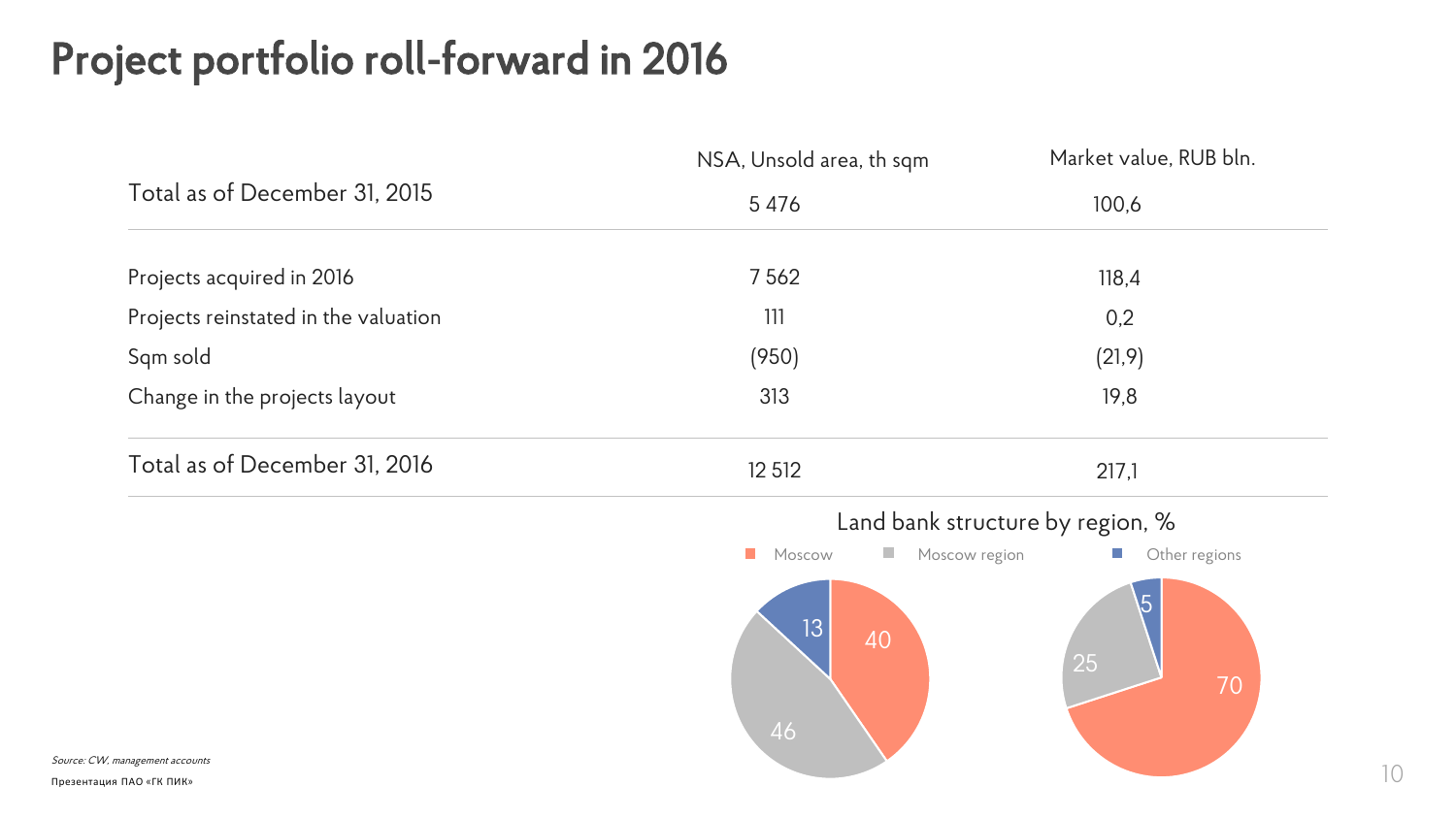

|                | <b>PROJECT NAME</b>            | NSA, TH SQM | <b>MARKET VALUE, RUB</b><br><b>BLN</b> |
|----------------|--------------------------------|-------------|----------------------------------------|
|                | <b>ACQUIRED IN 2016</b>        |             |                                        |
| 1              | Novorizhskiye kvartaly         | 1274        | 8,4                                    |
| $\overline{2}$ | Salaryevo-Park ph 3            | 840         | 23                                     |
| 3              | Bobrovo                        | 815         | 3,0                                    |
| 4              | Drozhzhino-2                   | 553         | 6,4                                    |
| 5              | Balashikha                     | 375         | 3,4                                    |
| 6              | Serednevo                      | 350         | 5,6                                    |
| 7              | Lyuberetsky                    | 303         | 3,9                                    |
| 8              | Myakinino                      | 273         | 4,4                                    |
| 9              | Lyubertsy, Kamov               | 264         | 4,1                                    |
| 10             | Polyarnaya                     | 253         | 3,7                                    |
| 11             | Kuntsevo, 47,78                | 175         | 2,7                                    |
| 12             | Zelenograd                     | 165         | 1,4                                    |
| 13             | Stolichnie polyany             | 165         | 1,5                                    |
| 14             | Putilkovo                      | 163         | 1,5                                    |
| 15             | Yasenevaya                     | 155         | 2,8                                    |
| 16             | Krasnogorsk-Mitino             | 144         | 3,8                                    |
| 17             | Vysokovoltny driveway, 5       | 131         | 6,4                                    |
| 18             | Petr 1                         | 115         | 6,5                                    |
| 19             | Vlyublino                      | 84          | 3,0                                    |
| 20             | Severny                        | 76          | 1,6                                    |
| 21             | Chernyakhovsky street, 19      | 72          | 6,0                                    |
| 22             | Kuskovskaya                    | 71          | 1,0                                    |
| 23             | Anino Park                     | 65          | 4,5                                    |
| 24             | Butovo-Park                    | 30          | 0,7                                    |
| 25             | Starovatutinsky                | 29          | 0,9                                    |
| 26             | Solntsevo-park                 | 28          | 1,1                                    |
| 27             | Schitnikovo                    | 20          | 0,3                                    |
| 28             | Mosfilmovsky                   | 16          | 1,3                                    |
| 29             | Sakramento                     | 13          | 0,1                                    |
| 30             | Scherbinka (Novomoskovsky)     | 11          | 0,02                                   |
|                | <b>CURRENT PROJECTS</b>        | 2           |                                        |
| 1              | Salaryevo-Park ph 1-2          | 570         | 15,5                                   |
| $\overline{2}$ | Buninskie luga                 | 739         | 17,6                                   |
| 3              | Odintsovo-1                    | 607         | 2,4                                    |
| 4              | Mytischi, Yaroslavsky area     | 406         | 1,3                                    |
| 5              | Green Park                     | 312         | 16,2                                   |
| 6              | Meschersky forest              | 287         | 9,5                                    |
| 7              | Kuntsevo                       | 173         | 8,0                                    |
| 8              | Orange Park                    | 108         | 2,8                                    |
| 9              | Khimki, Novokurkino            | 81          | $1,0$                                  |
| 10             | Odintsovsky area, Zarechie     | 81          | 2,0                                    |
| 11             | Khimki, Sovkhoznaya street, 11 | 78          | 3,6                                    |
| 12             | Izmaylovskiy pr-d 5A           | 59          | 2,6                                    |
| 13             | Varshavskoe hw, 11             | 35          | 3,2                                    |
| 14             | Lyubertsy, Krasnaya Gorka area | 30          | 0,1                                    |
| 15             | Vavilova street, 4             | 25          | 3,2                                    |
| 16             | Presnensky Val, 21             | 14          | 1,2                                    |
| 17             | Marshal Zakharov street, 7     | 13          | 1,0                                    |
|                |                                |             |                                        |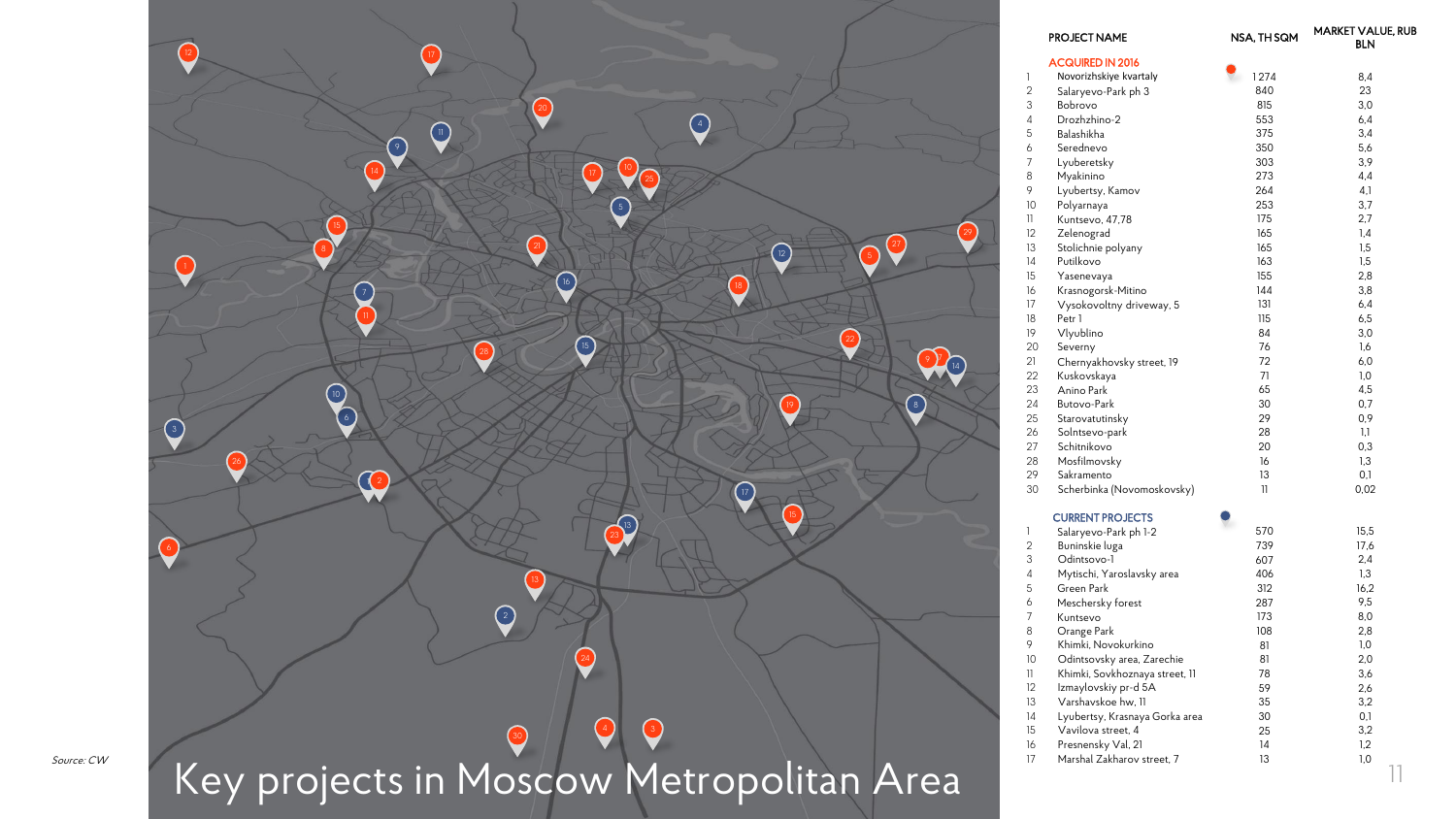### Key areas of presence



| <b>REGION</b>        | NSA, TH SQM | <b>MARKET VALUE, RUB</b><br><b>BLN</b> |
|----------------------|-------------|----------------------------------------|
| 1. Saints-Petersburg | 200         | 3,5                                    |
| 2. Novorossiysk      | 455         | 0,9                                    |
| 3. Yaroslavl         | 263         | 0,8                                    |
| 4. Rostov on Don     | 222         | 0,7                                    |
| 5. Ekaterinburg      | 215         | 0,4                                    |
| 6. Kaluga            | 148         | 1,3                                    |
| 7. Obninsk           | 160         | 1,5                                    |
| 8. Perm              | 21          | 0,7                                    |

Source: CW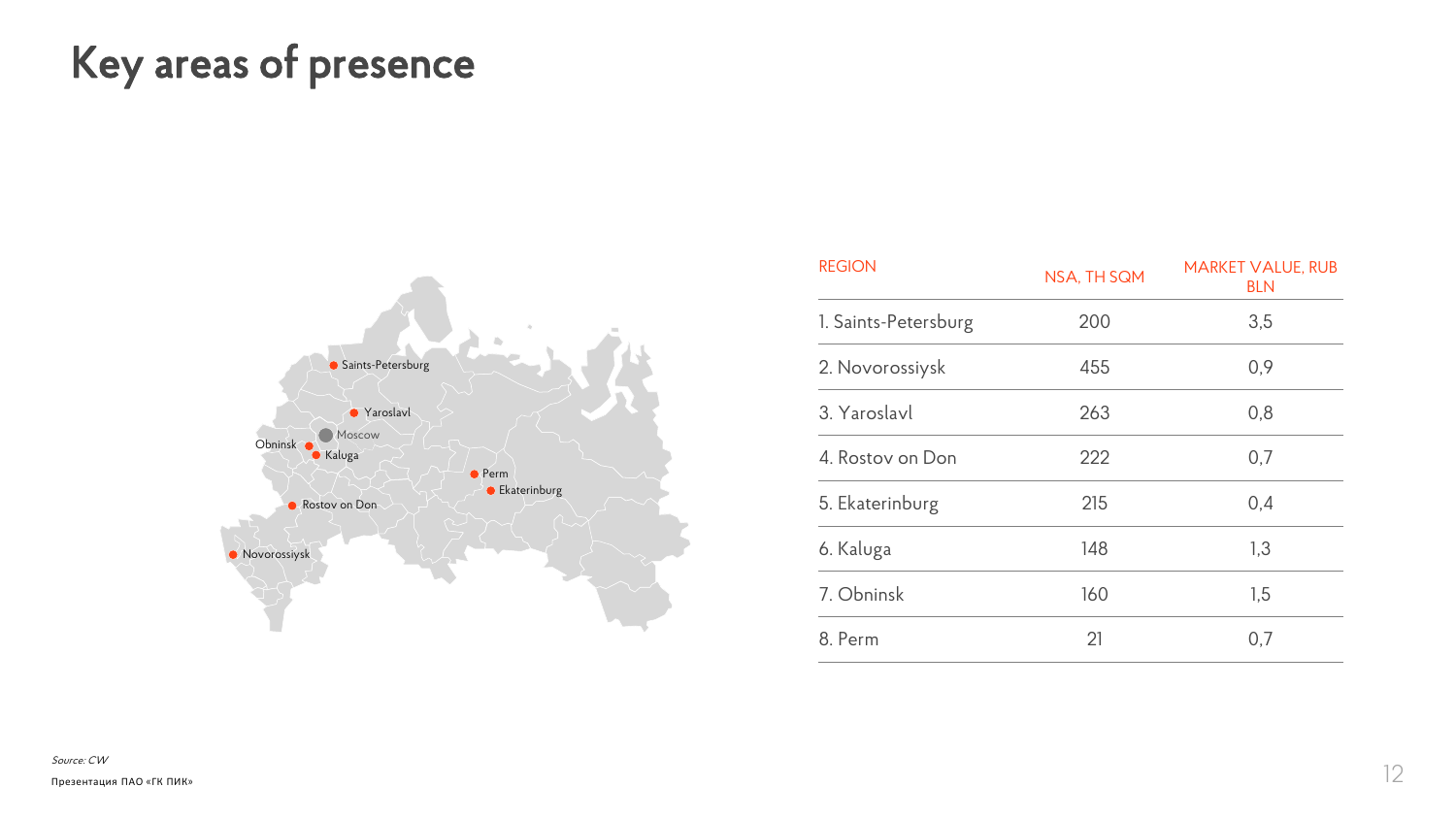PIK Group Operational and Financial results

Portfolio valuation results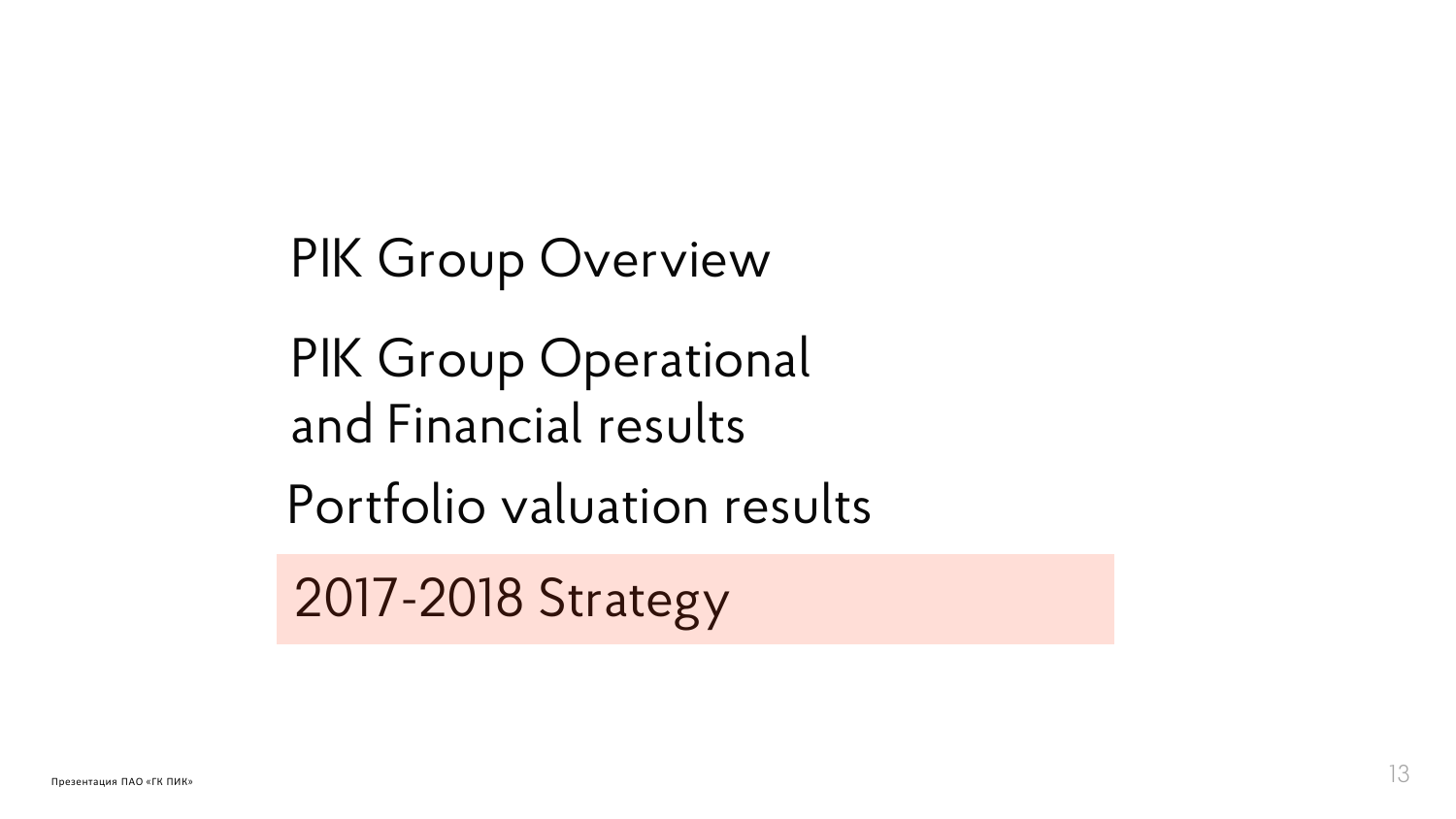### Key Strategy Objectives

| Objectives                                                                                                        | Timeframe       |
|-------------------------------------------------------------------------------------------------------------------|-----------------|
| Reinforcing PIK Group's standing as a public company by boosting liquidity<br>and consolidating free-float        | $1Q-3Q$<br>2017 |
|                                                                                                                   |                 |
| Optimizing the cost of funding through a constant presence on the debt<br>capital markets                         | 2017-2018       |
|                                                                                                                   |                 |
| Adoption of a new dividend policy in order to return value to shareholders                                        | 2017            |
|                                                                                                                   |                 |
| Upgrading PIK Group's IR function to meet best market practices and<br>strengthen investment community engagement | $1Q-3Q$<br>2017 |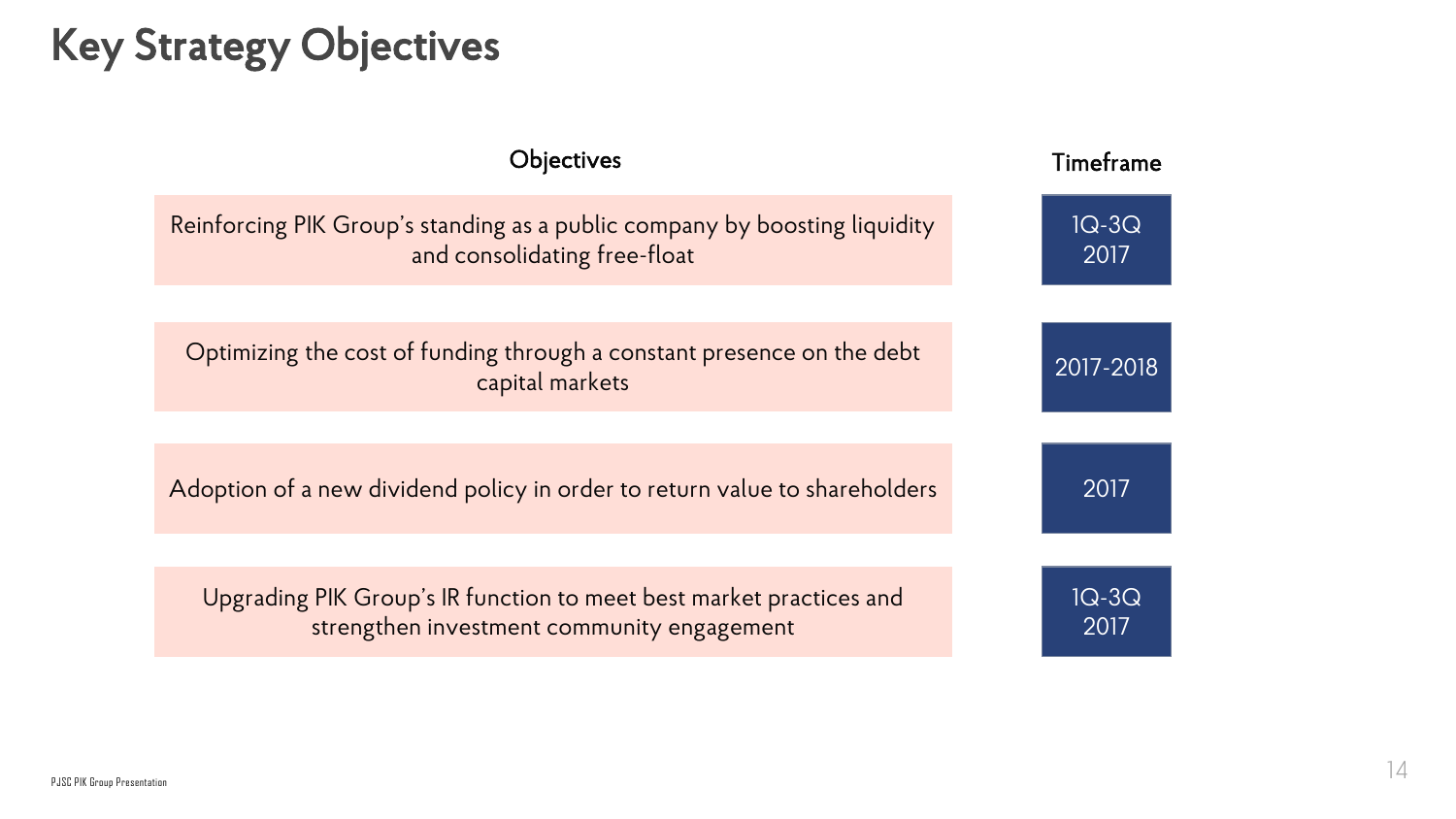### Strengthening PIK Group's Status as a Public Company

#### Capital markets strategy background

- The Company's shares have traded in Moscow and London since 2007.
- In 2013, the Company raised USD 330 million through an SPO.
- As a result of the analysis carried out by PIK, a new capital markets strategy has been developed that focuses on maximising shareholder value and improving the Company's financing conditions.

#### Key aspects of the new capital markets strategy

- As part of the new capital markets strategy, the Company intends to delist its GDRs from the London Stock Exchange to consolidate share trading on Moscow Exchange.
- This will increase the liquidity of PIK shares on Moscow Exchange and will reduce the Company's operating expenses and reporting costs.
- The first step towards delisting was a tender offer to buy back the Company's GDRs.

#### Results of the tender offer

- Amount paid: USD 255 million
- Accepted to purchase: 49 990 198 GDRs (maximum stated in the offer, total GDRs tendered: 53 025 804 )
- Following the end of the tender offer, the liquidity of PIK's ordinary shares has significantly risen, with weighted daily average up more than 120 000 shares compared to the beginning of the year.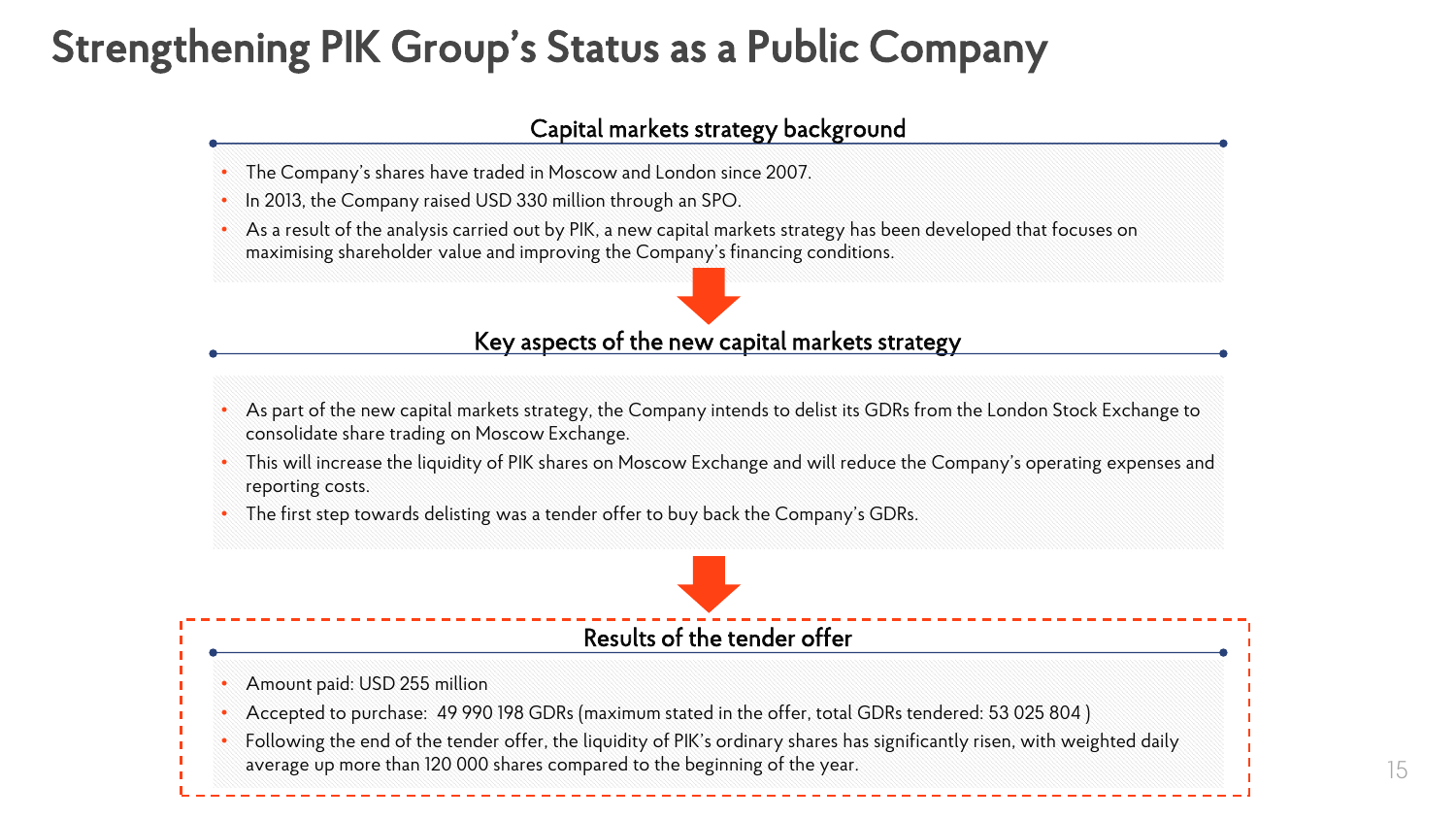### Reducing Funding Costs



|                             | <b>Issuer rating</b><br>(M/SBP/F) | Volume, RUB<br>mkn | Redemption /<br>tender | Coupon | Duration,<br>years | Price  | Rate, % | Spread to OFZ, b. p. |     |
|-----------------------------|-----------------------------------|--------------------|------------------------|--------|--------------------|--------|---------|----------------------|-----|
| PIK. BO-01/02/03            | $-$ /B/ $-$                       | 9000               | 17.09.2019             | 13.00% | 2,0                | 103.05 | 11,84%  |                      | 344 |
| PIK. BO-04/05/06            | $-$ /B/ $-$                       | 15 000             | 22.08.2018             | 14,25% | 1,3                | 102,93 | 12,14%  |                      | 360 |
| <b>PIK. BO-07</b>           | $-$ /B/ $-$                       | 25 000             | 07.08.2019             | 13.00% | 2,0                | 103.11 | 11,73%  | 333                  |     |
| <b>РІК, ВО-П01</b>          | $-$ /B/ $-$                       | 13 000             | 04.03.2020             | 13,00% | 2,5                | 104,88 | 11,26%  | 292                  |     |
| Pioneer Group, 001P-01      | -/B-/-                            | 3 0 0 0            | 04.05.2018             | 14,00% | 1,0                | 100,00 | 14,47%  |                      | 585 |
| Pioneer Group, 001P-02      | $-/B$ - $/$ -                     | 2000               | 16.10.2018             | 13,50% | 1,4                | 101,00 | 13,14%  |                      | 463 |
| Lenspecsmu, 001P-01         | $-$ /B+/-                         | 5 0 0 0            | 17.06.2021             | 11.85% | 2.6                | 106,88 | 9,65%   | 133                  |     |
| Lider-invest, <b>60-N01</b> | $-/-/-$                           | 3 0 0 0            | 29.06.2018             | 13,50% | 1,1                | 101,10 | 12,83%  |                      | 425 |
| LSR. 001P-01                | $B1/-/B$                          | 5 0 0 0            | 22.09.2021             | 10.75% | 2,8                | 103,37 | 9,79%   | 149                  |     |
| RSG, <b>60-06</b>           | $-/B$ - $/$ -                     | 3 0 0 0            | 28.02.2018             | 14.50% | 0.8                | 100.08 | 14,86%  |                      | 620 |
| RSG. 50-10                  | $-/B$ - $/$ -                     | 1000               | 18.06.2021             | 14,50% | 3,2                | 101.14 | 14,61%  |                      | 634 |
| RSG, <b>60-07</b>           | $-/B$ - $/$ -                     | 3 0 0 0            | 10.04.2019             | 13,50% | 1,8                | 100,00 | 13,95%  |                      | 552 |

(1) Certain figures can be non-representative due tot low liquidity

Source: Cbonds, Bloomberg (14.04.2017)

YTM of the latest PIK bond issue has decreased more than 1.5% since issuance in March, yet spreads between PIK bonds curve and peers included into the Lombard List are still wide 16 and 16 and 16 and 16 and 16 metal 16 and 16 and 16 and 16 and 16 and 16 and 16 and 16 and 16 and 16 and 16 and 16 and 16 and 16 and 16 and